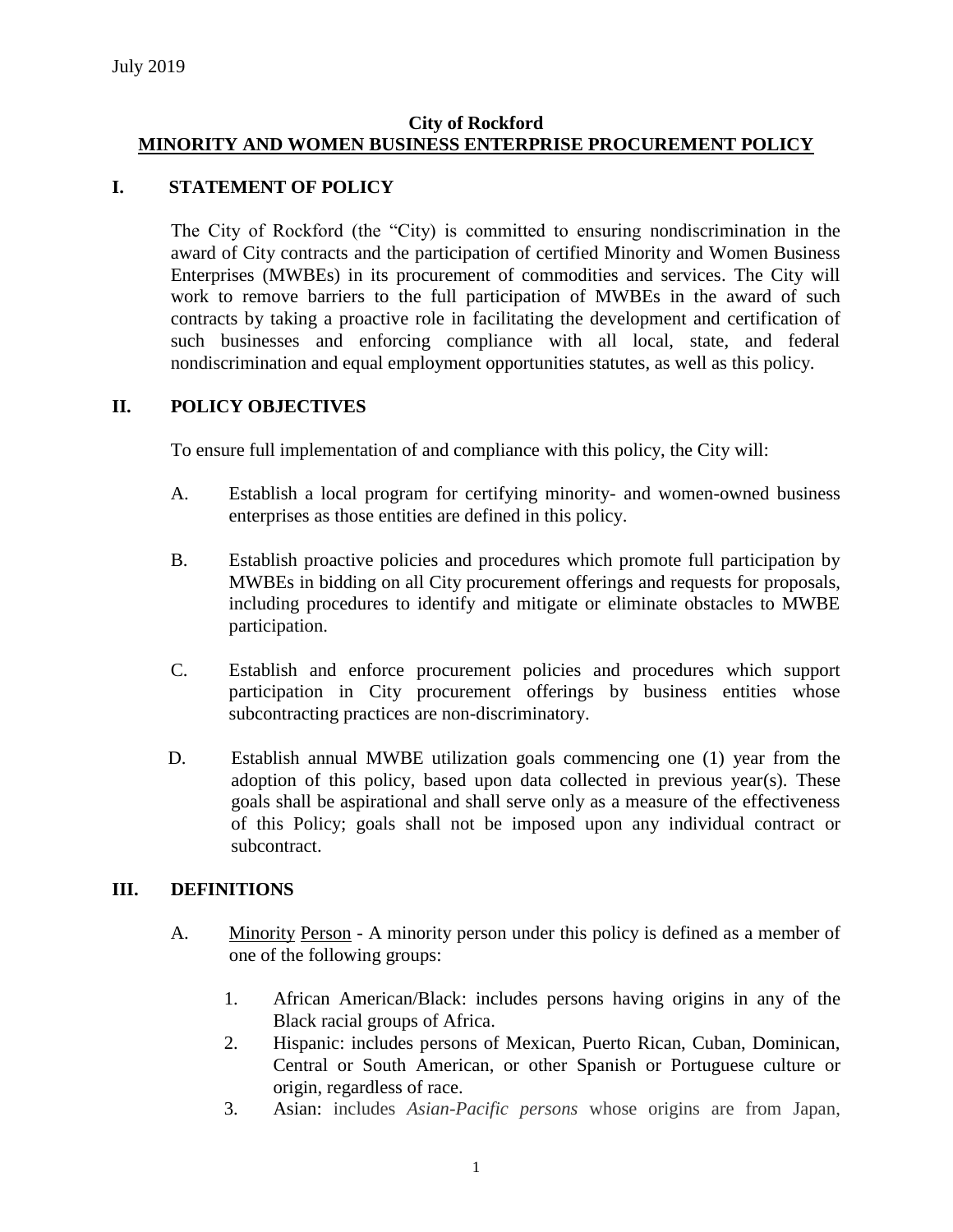China, Taiwan, Korea, Burma (Myanmar), Vietnam, Laos, Cambodia (Kampuchea), Thailand, Malaysia, Indonesia, the Philippines, Brunei, Samoa, Guam, the U.S. Trust Territories of the Pacific Islands (Republic of Palau), Republic of the Northern Marianas Islands, Samoa, Macao, Fiji, Tonga, Kiribati, Tuvalu, Nauru, Federated States of Micronesia, or Hong Kong; and *Subcontinent Asian persons*, which includes persons whose origins are from India, Pakistan, Bangladesh, Bhutan, the Maldives Islands, Nepal or Sri Lanka.

- 4. Native American: includes persons who are enrolled members of a federally or state recognized Indian tribe, Alaska Natives, or Native Hawaiians.
- B. Minority Business Enterprise (MBE) Any legal for-profit entity that is organized to engage in commercial transactions and is at least fifty-one percent (51%) owned and controlled by one or more minority persons, and which has been certified as an MBE by the City of Rockford. The City shall also recognize certifications by the State of Illinois or the Illinois Unified Certification Program (UCP) as a Disadvantaged Business Enterprise.
- C. Women Business Enterprise (WBE) Any for-profit legal entity that is organized to engage in commercial transactions and is at least fifty-one percent (51%) owned and controlled by one or more women, and which has been certified as a WBE by the City of Rockford. The City shall also recognize certifications by the State of Illinois or the Illinois Unified Certification Program (UCP) as a Disadvantaged Business Enterprise.
- D. Bidder A firm submitting a price or proposal in response to an Invitation for Bid (IFB) or Request for Proposal (RFP).
- E. General Contractor A person or firm that has been awarded a contract with the City for goods or services as a result of a bid or proposal.
- F. Subcontractor A person or firm who supplies any of the work, labor services, supplies, equipment, materials, or any combination thereof under a contract with a General Contractor.
- G. Joint Venture An association of two or more businesses to carry out a single business enterprise for profit, and for which purpose they combine their expertise, property, capital, efforts, skills, and knowledge.
- H. Debarment A status under which a business entity is prohibited from doing business with the federal, state, or local government for a specific period of time. Debarment status is determined in accordance with government guidelines and procedures.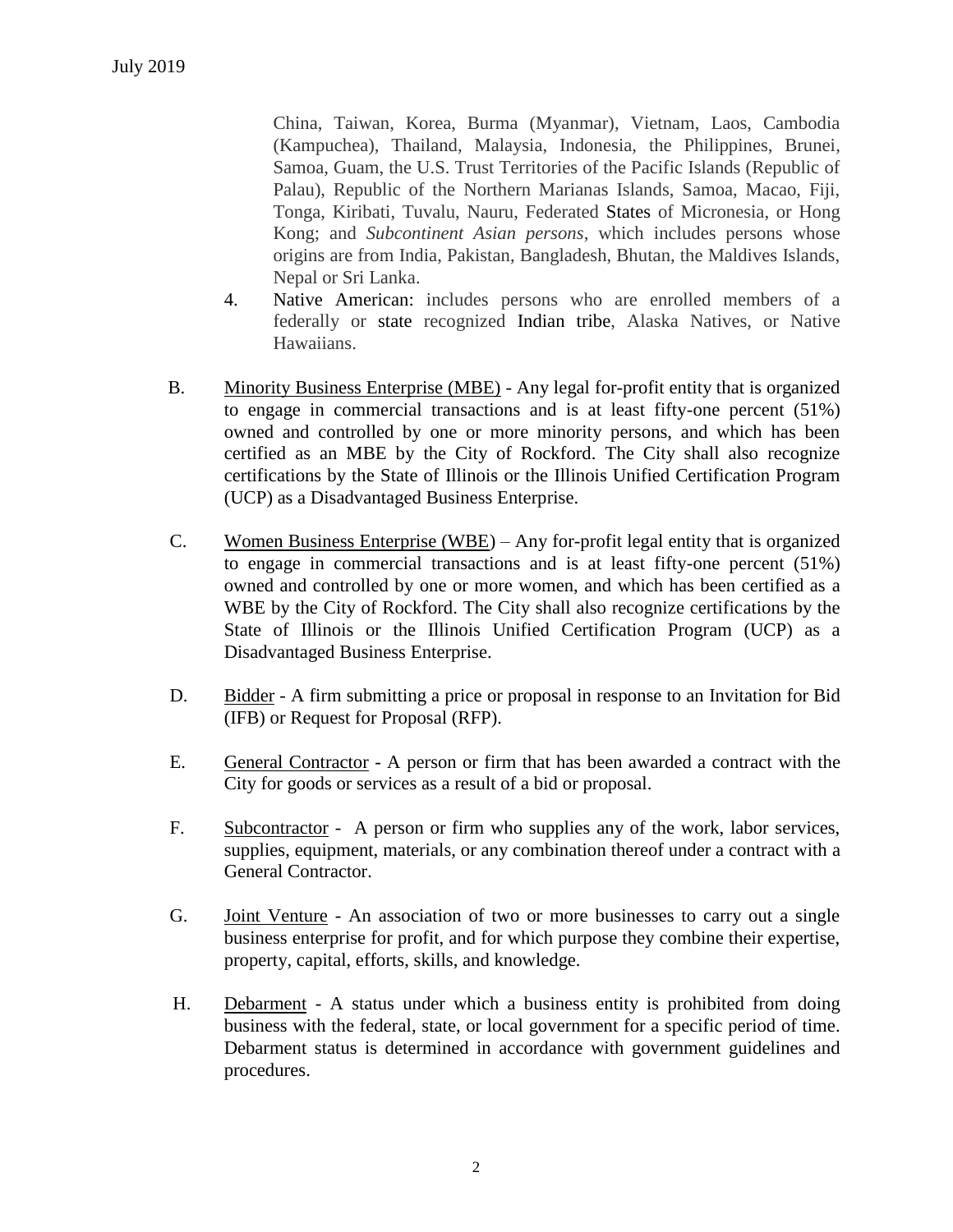I. MWBE Directory - A compilation of Minority and Women Business Enterprises certified by the City.

## **IV. ROLES AND RESPONSIBILITIES**

- A. The Equal Opportunity Compliance (EOC) Officer shall be an employee of the Department of Law and shall:
	- 1. Monitor and administer this policy, including periodic review to identify needed revisions to achieve Policy Objectives.
	- 2. Oversee the MWBE certification process in accordance with this policy, including maintaining an up-to-date publicly available MWBE Directory. The EOC Officer will periodically review the criteria for certification to ensure the process is in line with other similar governmental certification requirements.
	- 3. Track and report on the City's MWBE utilization at the general contractor and subcontractor levels, as required by this policy.
	- 4. Take appropriate action, when necessary, to impose sanctions for contractor noncompliance with this policy as specified in the Rockford Code of Ordinances, Chapter 11, Article IV.
- B. The Diversity Procurement Coordinator shall be an employee of the Community and Economic Development Department and shall:
	- 1. Engage in community business outreach to increase the number of MWBEs certified with the City;
	- 2. Engage in MWBE outreach to provide support and connection to City and community resources aimed at equipping small businesses with the capability to fairly compete for City contracting opportunities.
	- 3. Develop programs and implement efforts to increase connections and relationships between MWBEs and general contractors to foster utilization of ready, willing, and able MWBEs as subcontractors on City contracts.

# **V. UTILIZATION OF MWBE GENERAL CONTRACTORS**

The City of Rockford is committed to full participation in its bid process by MWBE general contractors. The City will develop, implement, and continuously monitor procurement policies, procedures, and assistance programs that are reasonably calculated to demonstrate measurable progress towards increased participation of MWBE general contractors in City contracts. Such measures will include, without limitation, the following:

A. The Diversity Procurement Coordinator will refer certified or certifiable MWBEs, and small firms to external community organizations for business development advice and support.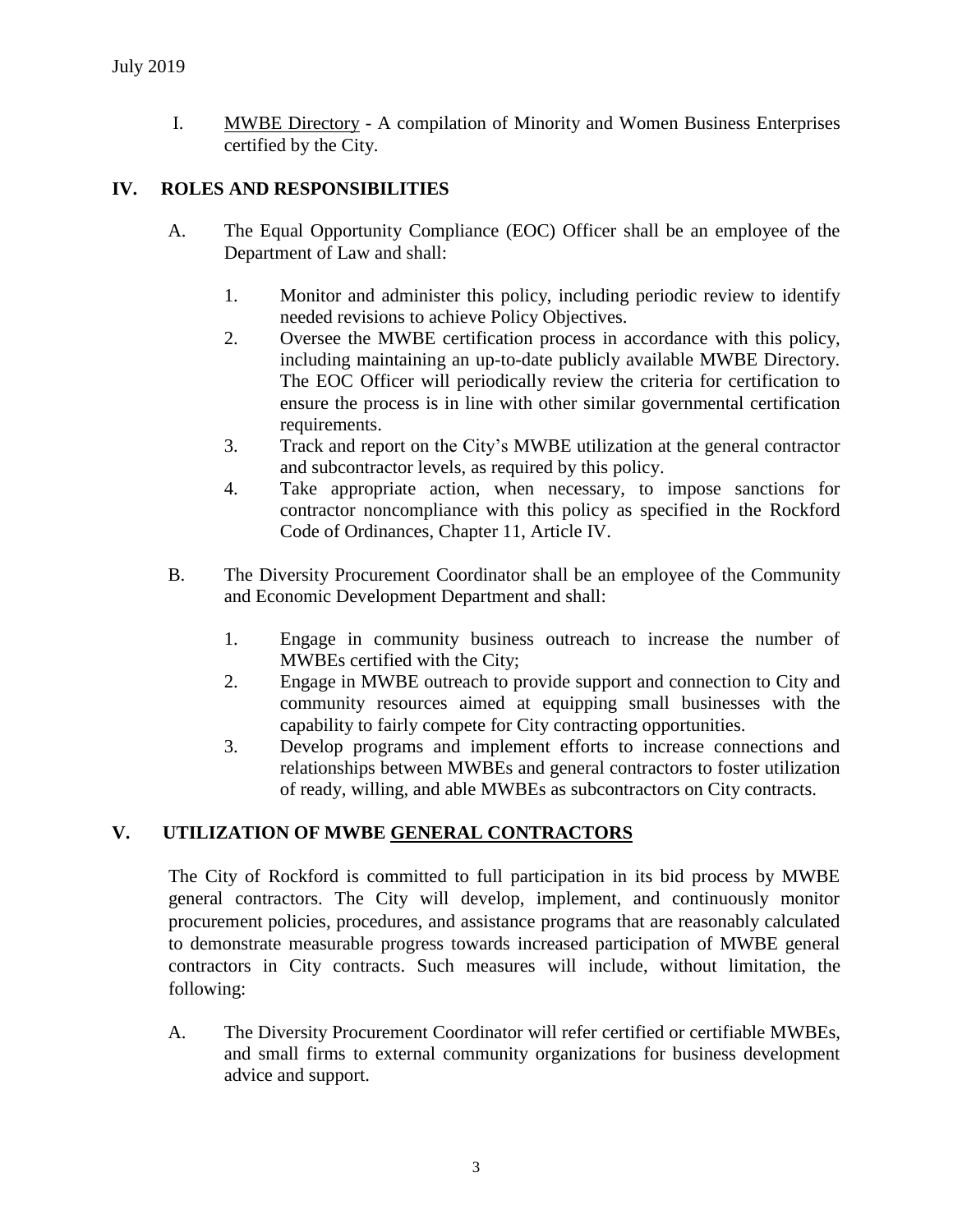- B. The EOC Officer will provide certification and renewal information and assistance to MWBEs and potential MWBEs referred by the Diversity Procurement Coordinator.
- C. For IFBs and RFPs, the City Central Services Division will work with MWBEs and small firms to waive the corporate experience requirement, when required, for firms that have at least one year's relevant corporate experience and/or the firm's principals have substantial relevant experience prior to forming or joining the firm.
- D. The City Central Services Division will waive or reduce all or part of the City's bonding and/or insurance requirements for certain projects if the City determines that the requirements would unnecessarily inhibit an MWBE or small firm from performing the contract and the firm's experience and performance record has demonstrated that it is capable of doing so. However, the City will not waive or reduce any requirement relating to liability insurance, workers' compensation insurance, or any other insurance measures which relate directly to workers' safety or the safety of the public.
- E. The Diversity Procurement Coordinator will organize networking sessions to acquaint MWBEs and small firms with larger contractors to encourage the involvement of MWBEs and small firms in major construction projects.
- F. The Diversity Procurement Coordinator will encourage effective mentor-protégé relationships through which established contractors would teach MWBE and smaller firms about management skills, business development, banking and bonding relationships, and other relevant aspects of doing business.
- G. The City Central Services Division will work with City Departments to endeavor to break large projects into smaller, discrete work assignments which can more easily be performed by smaller firms, when appropriate.
- H. Contractors responding to IFBs and RFPs will be required to provide information on their MWBE status as well as the status of the subcontractors they plan to use under the contract, if awarded.
- I. The EOC Officer will maintain a City certification and de-certification process for MWBE firms, including provisions which grant City certification to firms that have been certified as MBE or WBE by the State of Illinois or the Illinois Unified Certification Program (UCP) as a Disadvantaged Business Enterprise. The City will periodically review the criteria for certification to reduce any unnecessary burdens.
- J. The Diversity Procurement Coordinator will assist MWBEs in gaining general contractor experience and with joint venture partners on any procurement offering.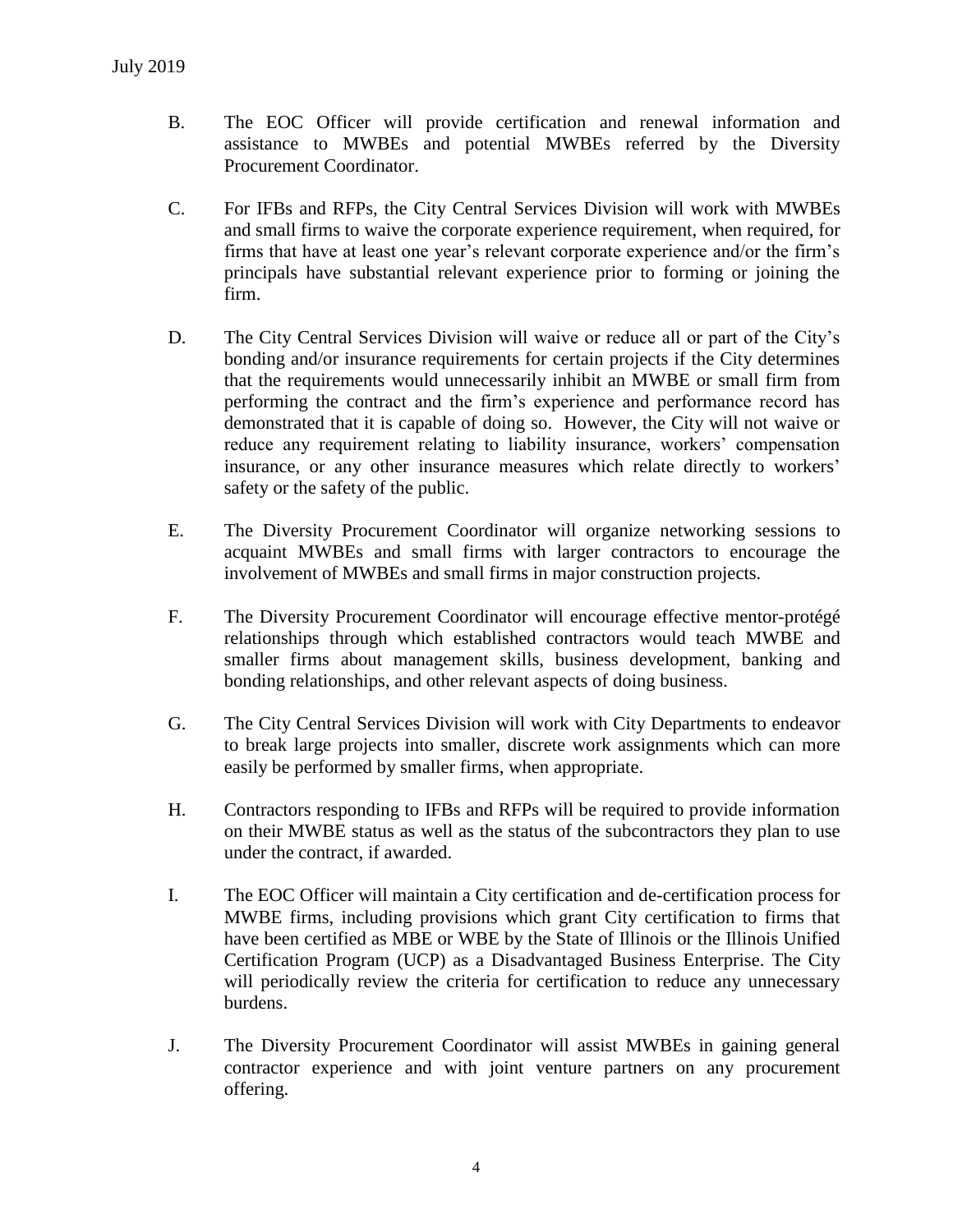- K. The EOC Officer will monitor and report publicly on at least a semi-annual basis to the City's Community Relations Commission the following information:
	- 1. the amount of dollars and the percentage of overall dollars paid to MWBE firms during the period, as processed in the City's financial accounting system;
	- 2. the amount of dollars and the percentage of contract dollars awarded to MWBEs for IFBs and RFPs during the period;
	- 3. the number of awards and percentage of awards to MWBEs for IFBs and RFPs during the period; and
	- 4. general contractor compliance with this policy.

Reports containing this information will be made publicly available on the City's website.

## **VI. UTILIZATION OF MWBE SUBCONTRACTORS**

- A. The City of Rockford shall require general contractors to demonstrate their commitment to achieve the participation goals of the City and to demonstrate their commitment for equal opportunity to ready, willing, and able MBE and WBE subcontractors as a condition of being deemed a "responsible" bidder. The City will undertake, including without limitation, the following measures to encourage MWBE participation as subcontractors on City contracts:
	- 1. The EOC Officer will maintain a City-certified MWBE Directory that will be published on the City's website. General contractors will be referred to this directory and encouraged to select ready, willing, and able subcontractors from it when preparing their bid.
	- 2. The City's Bidding and Contract General Conditions will contain a "prompt payment" provision requiring that general contractors pay subcontractors for satisfactory performance no later than 30 days after receipt of each payment from the City.
	- 3. The City will require each general contractor submitting a bid to identify each subcontractor they will use on the contract, including the estimated dollar amount of the subcontract and the percentage to total bid that will be awarded to MWBE subcontractors. Bids from contractors who fail to complete the City's Subcontractor Utilization Form will be disqualified.
	- 4. The City will require bid winners, as a contract condition, to notify the City of any changes to the subcontractors they will use.